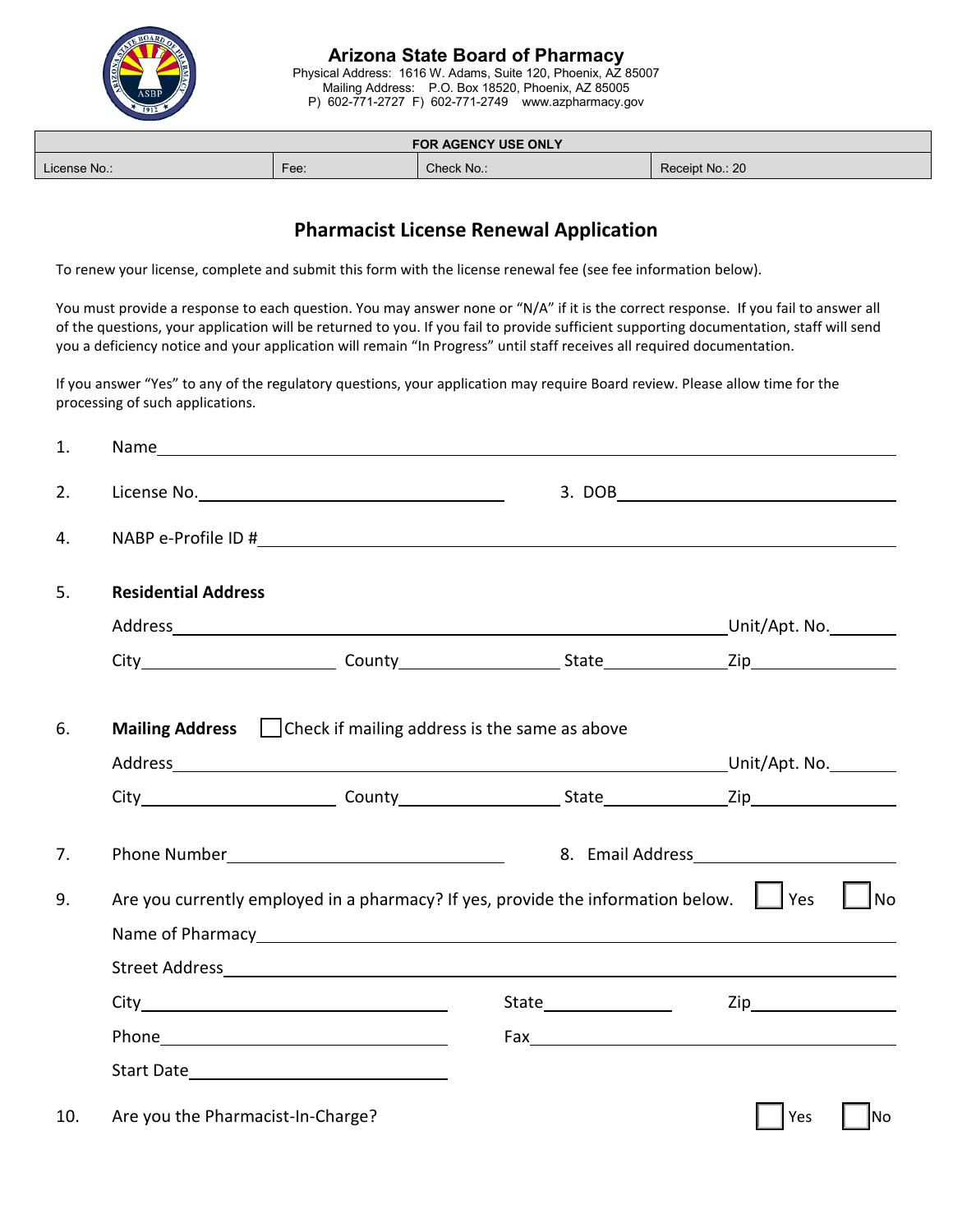#### Regulatory Questions

- 11. Since you last renewed this license, has any formal disciplinary action, including but not limited to, license denial, censure, fine, suspension, probation, restriction of practice or revocation, been taken against any license or other professional certificate you hold or have held? If yes, provide full details, which must include the nature and date of each action and the state or jurisdiction involved. You must also provide a copy of the Order relating to the disciplinary action.
- 12. Since you last renewed this license, have you been arrested for, charged with, pled guilty or no contest to, or been convicted of a felony or misdemeanor offense? (You must answer "yes" even if an arrest or conviction has been pardoned, expunged, set aside, dismissed or your civil rights have been restored.) If yes, provide full details, which must include the date, court, case number, state of prosecution and nature of the charge(s). You must also provide court documentation related to the case(s).

#### Immunization Questions

13. Are you a certified immunizer? The second second second second second second second second second second second second second second second second second second second second second second second second second second s

If yes, have you complied with the continuing education requirements set forth in A.A.C. R4-23-411? If you check "no," your status as a certified immunizer will be changed to INACTIVE, and you will need to submit the applicable CE to be reinstated. The Board of Pharmacy will allow pharmacists with CPR cards expiring during the COVID-19 Health Emergency to immunize for up to six months after the Health Emergency is lifted.

#### Relief Certificate

14. I would like to order a relief certificate and have included the \$10.00 fee. (A relief certificate is not required. You may reprint your license from your online profile.) The Most Club Section 1988 | No

#### Attestations

By signing below, I certify that I have complied with the continuing education requirements set forth in A.R.S. §§ 32-1925, 32-3248.02 and A.A.C. R4-23-204, including the opioid-related, substance use disorder-related or addiction-related continuing education requirements. (Licensees are exempt from the continuing education requirement between the time of initial licensure and first renewal.)

I declare, under penalty of perjury, under the laws of the state of Arizona, that the information I have provided in this application is true and correct to the best of my knowledge.



Yes I INo

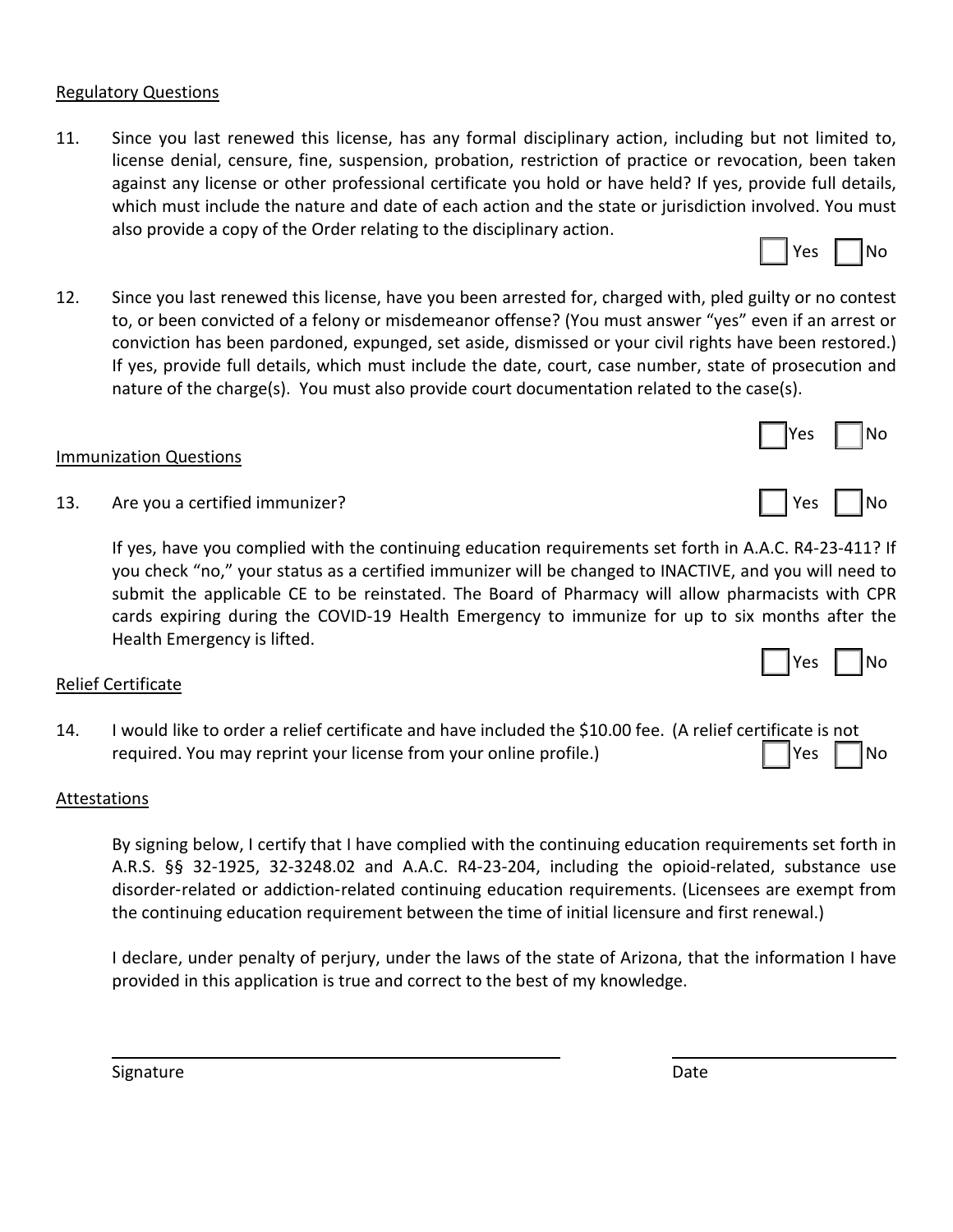Pursuant to section 41-1093.01, Arizona Revised Statutes, an agency shall limit all occupational regulations to regulations that are demonstrated to be necessary to specifically fulfill a public health, safety or welfare concern. Pursuant to sections 41-1093.02 and 41-1093.03, Arizona Revised Statutes, you have the right to petition this agency to repeal or modify the occupational regulation or bring an action in a court of general jurisdiction to challenge the occupational regulation and to ensure compliance with section 41-1093.01, Arizona Revised Statutes.

**PURSUANT TO SECTION 32-4302, ARIZONA REVISED STATUTES, A PERSON SHALL BE GRANTED AN OCCUPATIONAL OR PROFESSIONAL LICENSE OR CERTIFICATE IF THE PERSON HAS BEEN LICENSED OR CERTIFIED IN ANOTHER STATE FOR AT LEAST TWELVE MONTHS, THE LICENSE OR CERTIFICATE IS IN THE SAME DISCIPLINE AND AT THE SAME PRACTICE LEVEL AS THE LICENSE OR CERTIFICATE FOR WHICH THE PERSON IS APPLYING IN THIS STATE AND THE PERSON MEETS OTHER CONDITIONS PRESCRIBED BY SECTION 32-4302, ARIZONA REVISED STATUTES.**